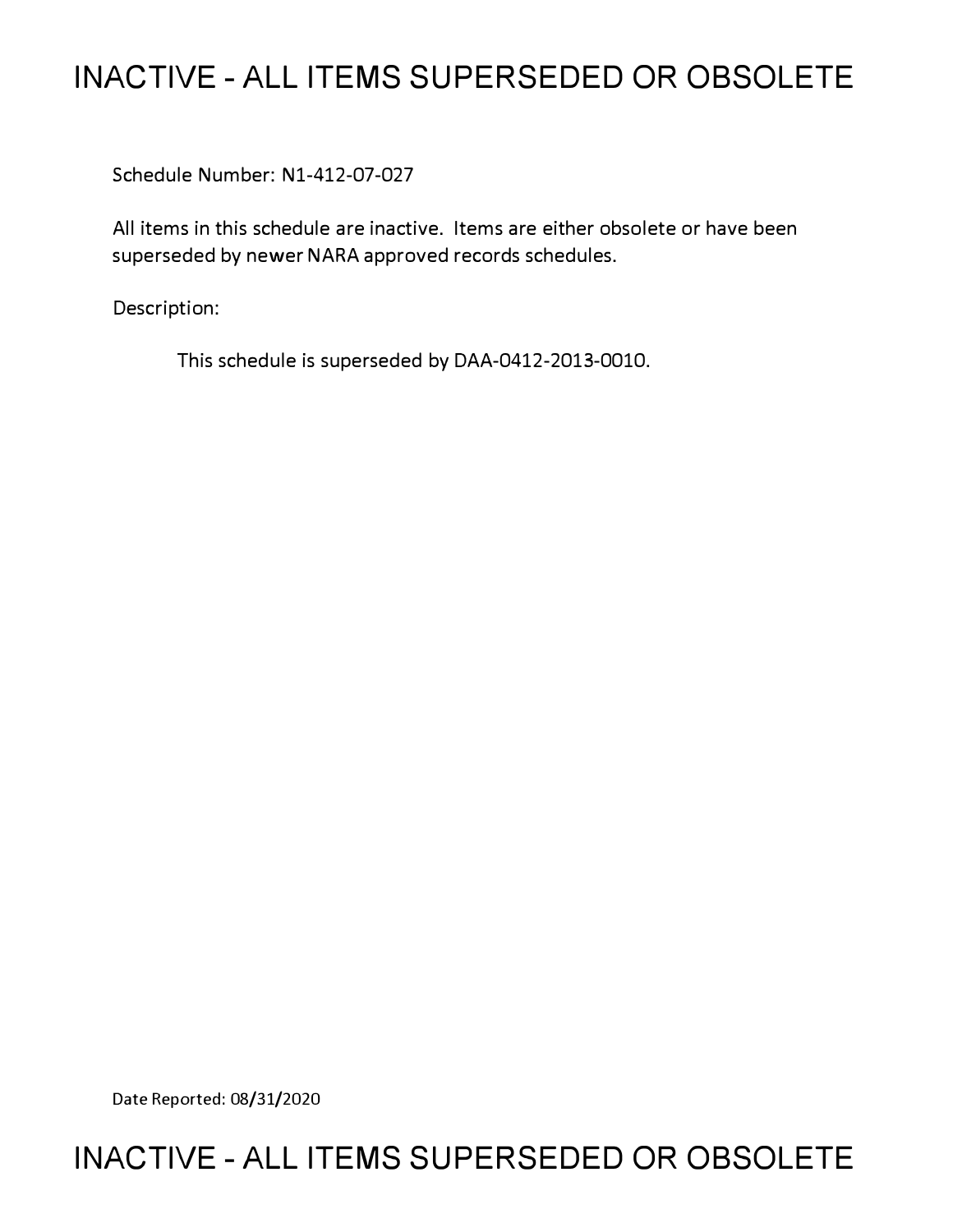|                                     | <b>REQUEST FOR RECORDS DISPOSITION AUTHORITY</b>                                                                                                                                                                                                                                                                                                                                                                  |                     | JOB NUMBER $N1 - 412 - 07 - 27$                                                                                                       |                                                                        |                                                                                           |  |  |  |
|-------------------------------------|-------------------------------------------------------------------------------------------------------------------------------------------------------------------------------------------------------------------------------------------------------------------------------------------------------------------------------------------------------------------------------------------------------------------|---------------------|---------------------------------------------------------------------------------------------------------------------------------------|------------------------------------------------------------------------|-------------------------------------------------------------------------------------------|--|--|--|
|                                     | To: NATIONAL ARCHIVES and RECORDS ADMINISTRATION (NIR)<br>WASHINGTON, DC 20408                                                                                                                                                                                                                                                                                                                                    |                     | <b>DATE RECEIVED</b><br>$1 - 8 - 2007$                                                                                                |                                                                        |                                                                                           |  |  |  |
|                                     | 1. FROM (Agency or establishment)                                                                                                                                                                                                                                                                                                                                                                                 |                     | <b>NOTIFICATION TO AGENCY</b>                                                                                                         |                                                                        |                                                                                           |  |  |  |
|                                     | U.S. Environmental Protection Agency                                                                                                                                                                                                                                                                                                                                                                              |                     |                                                                                                                                       |                                                                        |                                                                                           |  |  |  |
|                                     | 2. MAJOR SUBDIVISION                                                                                                                                                                                                                                                                                                                                                                                              |                     |                                                                                                                                       |                                                                        |                                                                                           |  |  |  |
|                                     | <b>Toxic Substances</b>                                                                                                                                                                                                                                                                                                                                                                                           | 3303a,              | the                                                                                                                                   | In accordance with the provisions of 44 U.S.C.<br>disposition request, | including                                                                                 |  |  |  |
|                                     | <b>3. MINOR SUBDIVISION</b>                                                                                                                                                                                                                                                                                                                                                                                       |                     | amendments, is approved except for items that may<br>marked Adisposition not approved≅ or<br>be<br>A withdrawn $\equiv$ in column 10. |                                                                        |                                                                                           |  |  |  |
|                                     | Headquarters                                                                                                                                                                                                                                                                                                                                                                                                      |                     |                                                                                                                                       |                                                                        |                                                                                           |  |  |  |
|                                     | 4. NAME OF PERSON WITH WHOM TO CONFER                                                                                                                                                                                                                                                                                                                                                                             | 5. TELEPHONE        |                                                                                                                                       | <b>DATE</b><br>ARCHIVIST OF THE UNITED STATES                          |                                                                                           |  |  |  |
|                                     | John B. Ellis                                                                                                                                                                                                                                                                                                                                                                                                     | 202-566-1643        |                                                                                                                                       |                                                                        | Alla La with<br>2lnlog                                                                    |  |  |  |
| <b>DATE</b>                         | proposed for disposal on the attached $\triangle$ page(s) are not now needed for the business of this agency or will not be needed after the<br>retention periods specified; and that written concurrence from the General Accounting Office, under the provisions of Title 8 of the<br>GAO manual for Guidance of Federal Agencies,<br>is not required;<br>is attached; or<br>SIGNATURE OF AGENCY REPRESENTATIVE | has been requested. | <b>TITLE</b>                                                                                                                          |                                                                        |                                                                                           |  |  |  |
| 12/H106<br>he BElh<br>John B. Ellis |                                                                                                                                                                                                                                                                                                                                                                                                                   |                     |                                                                                                                                       | <b>Agency Records Officer</b>                                          |                                                                                           |  |  |  |
| 7. Item<br>No.                      | 8. DESCRIPTION OF ITEM AND PROPOSED DISPOSITION                                                                                                                                                                                                                                                                                                                                                                   |                     |                                                                                                                                       |                                                                        | 9. GRS OR SUPERSEDED<br><b>10. ACTION TAKEN</b><br>(NARA USE ONLY)<br><b>JOB CITATION</b> |  |  |  |
|                                     | <b>TSCA Section 5 Biotechnology Files</b>                                                                                                                                                                                                                                                                                                                                                                         |                     |                                                                                                                                       | $N1-412-01-6$                                                          |                                                                                           |  |  |  |
| 115-109                             | Le 3/8/08 copies sent to agency, Nwms, Nwne, Nwnw, 8/0R                                                                                                                                                                                                                                                                                                                                                           |                     |                                                                                                                                       |                                                                        |                                                                                           |  |  |  |
|                                     | PREVIOUS EDITION NOT USABLE                                                                                                                                                                                                                                                                                                                                                                                       |                     |                                                                                                                                       | STANDARD FORM SF 115 (REV. 3-91)                                       |                                                                                           |  |  |  |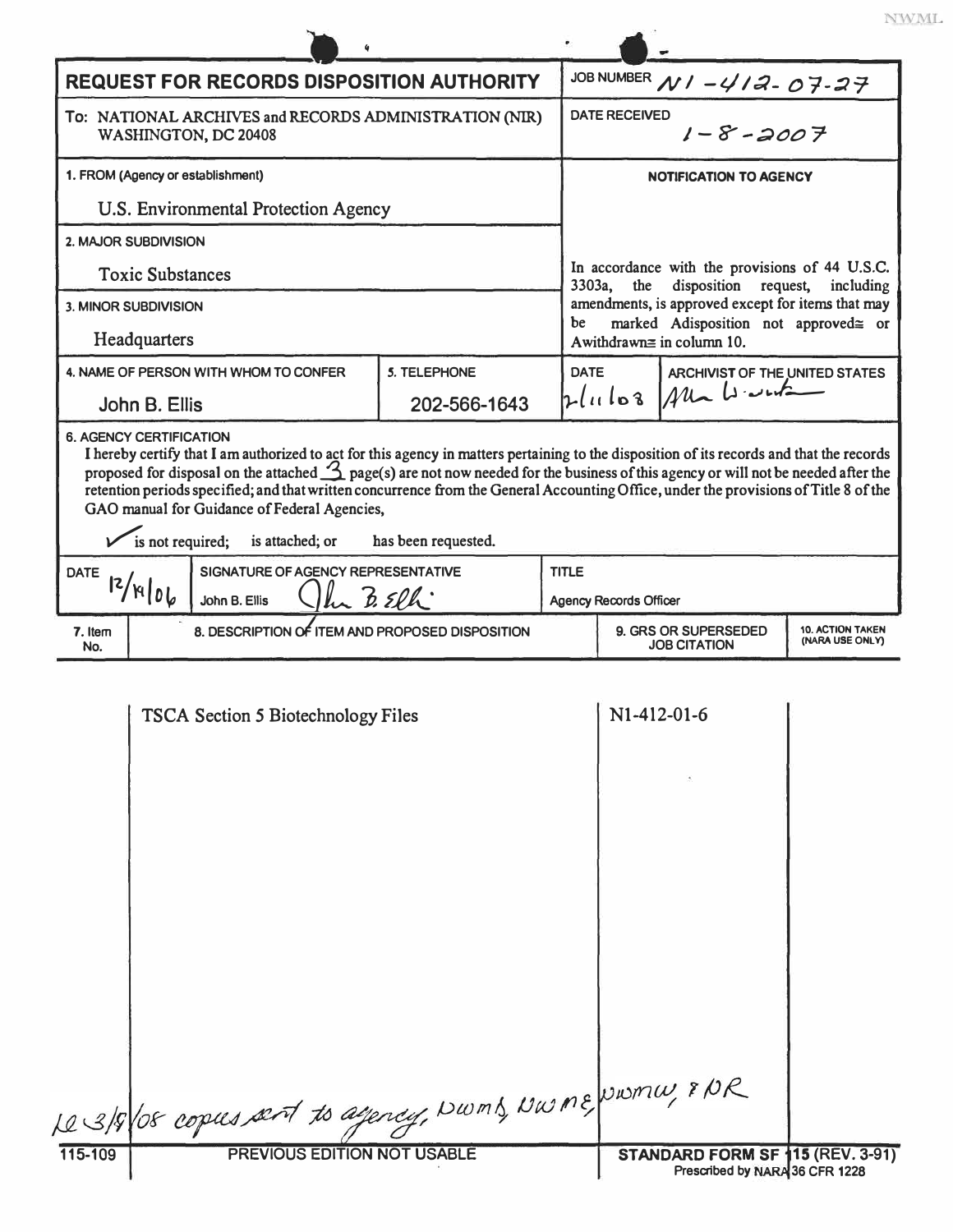**This schedule is in draft. It may be used to retire records, but may not be used to destroy records. If you have any questions, please contact the Records Help Desk.** 

# **EPA Records Schedule 296**

**Status:** Draft, 01/31/2008

**Title:** TSCA Section 5 Biotechnology Files

**Program:** Toxic Substances

**Applicability:** Headquarters

**Function:** 108-025-06-02 - Manage Toxic Substances

#### **NARA Disposal Authority:**

This schedule authorizes the disposition of the record copy in any media (media neutral), excluding any records already in electronic form. Records designated for permanent retention must be transferred to the National Archives in accordance with NARA standards at the time of transfer.

•  $N1-412-07-27$ 

#### **Description:**

Records document the review and approval process of genetically modified, viable microorganisms prior to importation or manufacture in the U.S. A typical file could include meeting summaries, reports and internally generated documents, pre-notice consultations notes/summaries/correspondence; biotech hazard screening team meeting (BHST); initiation meeting; 5(d)2 (Federal Register) notice; chemistry report; focus meeting; mid-course meeting; initial integrated risk assessment; biotechnology scientific advisory committee report; RAD, EETD, and CCD disposition meetings; final integrated risk assessment; inventory report; division director's briefing paper and summary; evaluation meeting; letter to submitter; draft and final 5(e) consent orders; notice of commencement; staff telephone conversation logs and public comments.

#### **Disposition Instructions:**

**Item a(l):** Promulgation of final rule - Nonelectronic

- **Permanent**
- Close inactive records after mandated Agency review period or other decision.
- Transfer to the National Archives 20 years after file closure. If microform, destroy paper after quality assurance is completed.

**Item a(2):** Promulgation of final rule - Electronic

**• Permanent**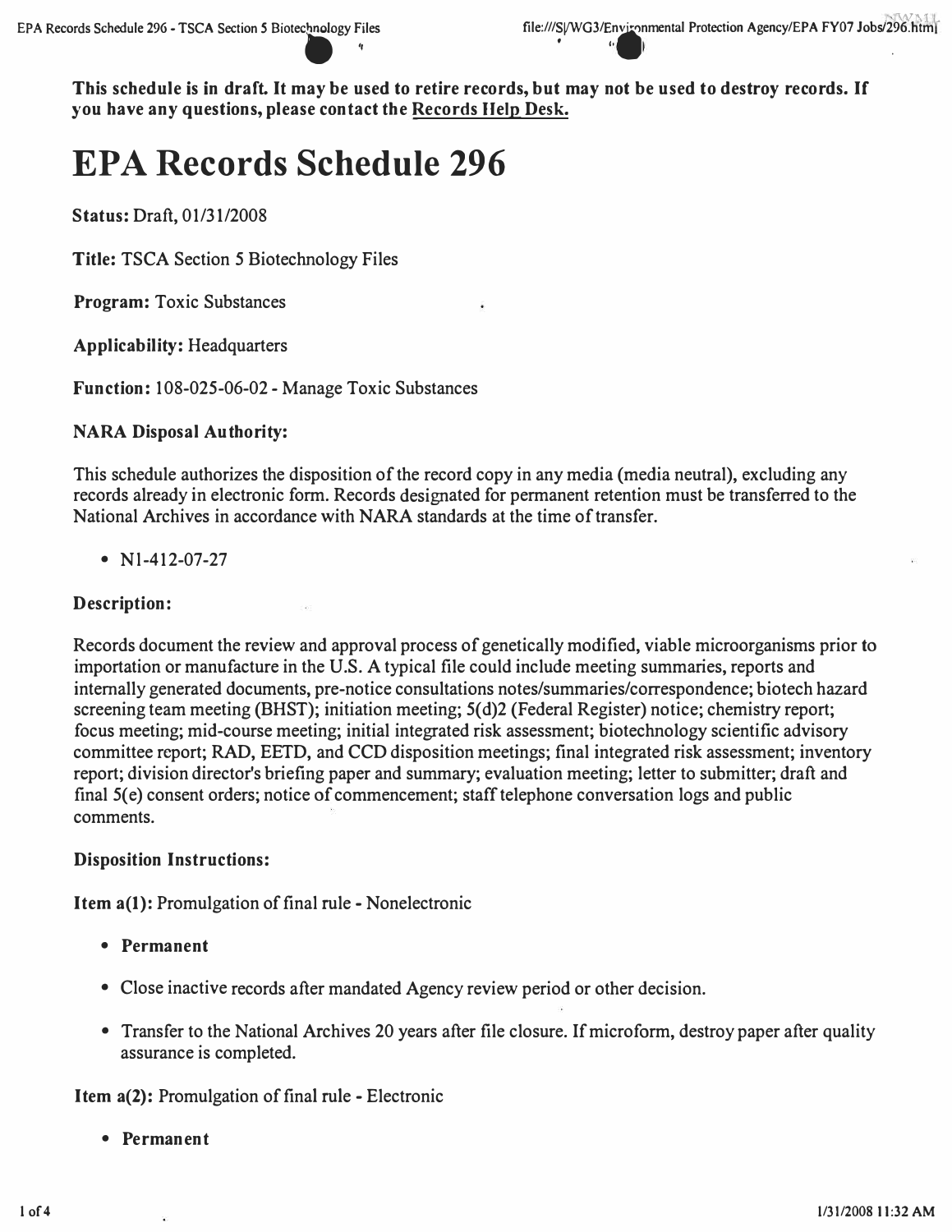- Close inactive records after mandated Agency review period or other decision.
- Transfer to the National Archives 5 years after file closure, with any related documentation and external finding aids, as specified in 36 CFR 1228.270 or standards applicable at the time.

Item  $(2)$ . Promulgation of final rule - Electronic copy of records transferred to the National Archives

- 
- Disposable **Non-Facerd** copy

-

- Close file upon transfer to the National Archives.
- Delete after electronic record copy is successfully transferred to the National Archives.

**Item b(l):** Pending promulgation of final rule - Nonelectronic

- **Permanent**
- Close inactive records up to 1 year following promulgation of final rule.
- Transfer to the National Archives 20 years after file closure. If microform, destroy paper after quality assurance is completed.

**Item b(2):** Pending promulgation of final rule - Electronic

- **Permanent**
- Close inactive records up to 1 year following promulgation of final rule.
- Transfer to the National Archives 5 years after file closure, with any related documentation and external finding aids, as specified in 36 CFR 1228.270 or standards applicable at the time.

 $\frac{1}{16}$  (2) Pending promulgation of final rule - Electronic copy of records transferred to the National Archives

- **Disposable**
- Close file upon transfer to the National Archives.
- Delete after electronic copy is successfully transferred to the National Archives.

### **Guidance:**

The official records are maintained by CBIC, NCIC and the program office.

The collection of records that support program decisions regarding the approval and disapproval of genetically modified, viable microorganisms prior to their importation or manufacture for commercial purposes are governed by this schedule. The records associated with biotechnology rulemaking docket are to be retained under EPA 149 for regulations, standards, and guidelines and EPA 150 for dockets. The program office is responsible for maintenance and disposition of sensitive information not included in the

Non-record cozy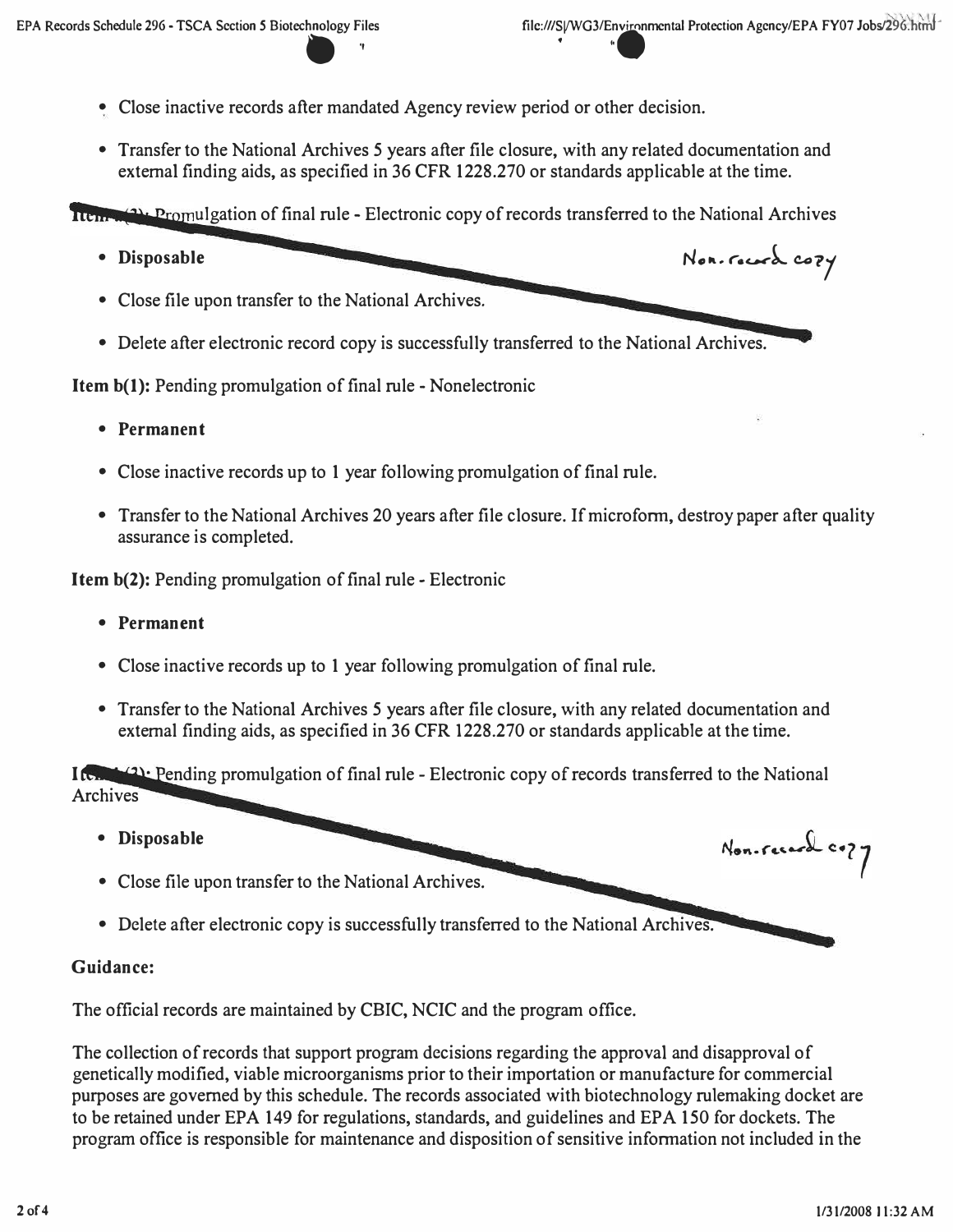**-**

NCIC files.

Microform copies are to be produced in accordance with standards in 36 CFR 1230.10 and 1230.20.

Due to the nature of the Section 5 biotech process, the decision documents vary. Based on routine processing, file closures could occur up to 60 days following each document's mandated review period or other Agency decision.

The review periods are as follows: PMN - 90 days, MCAN\* - 90 days, NOC - date of receipt, Bona fide - 30 days, TMEA - 45 days, LVE - 21 days, SNUN - 90 days, Tiered exemptions - 45 days, TERA\*\* - 60 days.

Agency regulatory decisions include: Revocation of 5(e) order, Focus Drop, Foundon Inventory, Invalid, Disposition Drop, Division Director's Drop, S(e) Consent Order, 5(e) Adversarial Order, Incomplete, Excluded from Reporting, 5(f) Order/Rule, Exemption Grants, Exemption Conditionally Granted, Denial.

\*MCAN - Microbial Commercial Activity Notice - This submission is proposed for use for microorganisms in lieu of PMN following promulgation of the final rule.

\*\*TERA, TSCA Experimental Release Application - This is a completely new type of submission which is specific for biotechnology products which are intended to be tested in the environment.

All records, regardless of media, claimed as confidential business information (CBI) under Section 14 of the Toxic Substances Control Act (TSCA) must be handled in accordance with the 1993 edition of TSCA Confidential Business Information Security Manual.

At close out of the file, all records held by all offices should be retired at the same time. However, the program office may retain a closed file should it be determined that it would be needed for additional information or continuity regarding a related matter. All reference copies can be destroyed when no longer needed to support program operations.

Specific legal citations include:

- Toxic Substances Control Act, as amended, Sec. 5
- 40 CFR Part 725

#### **Reasons for Disposition:**

The disposition instructions have been rewritten as media neutral to allow for maintaining the record copy in EPA's recordkeeping system. Item c for micro formed paper copy was deleted and incorporated into items a and b. The retention of the record copy is unchanged.

The following changes were made in the 01/31/2008 version:

- Divided items a and b into three subitems,  $a(1)$ -(3) and  $b(1)$ -(3).
- Revised the titles of disposition items  $a(1)-(3)$  and  $b(1)-(3)$ .
- Revised the disposition instructions for items a(3) and b(3).

Item d for electronic copies created with word processing and electronic mail applications deleted 08/18/2006 pursuant to NARA Bulletin 2006-04.